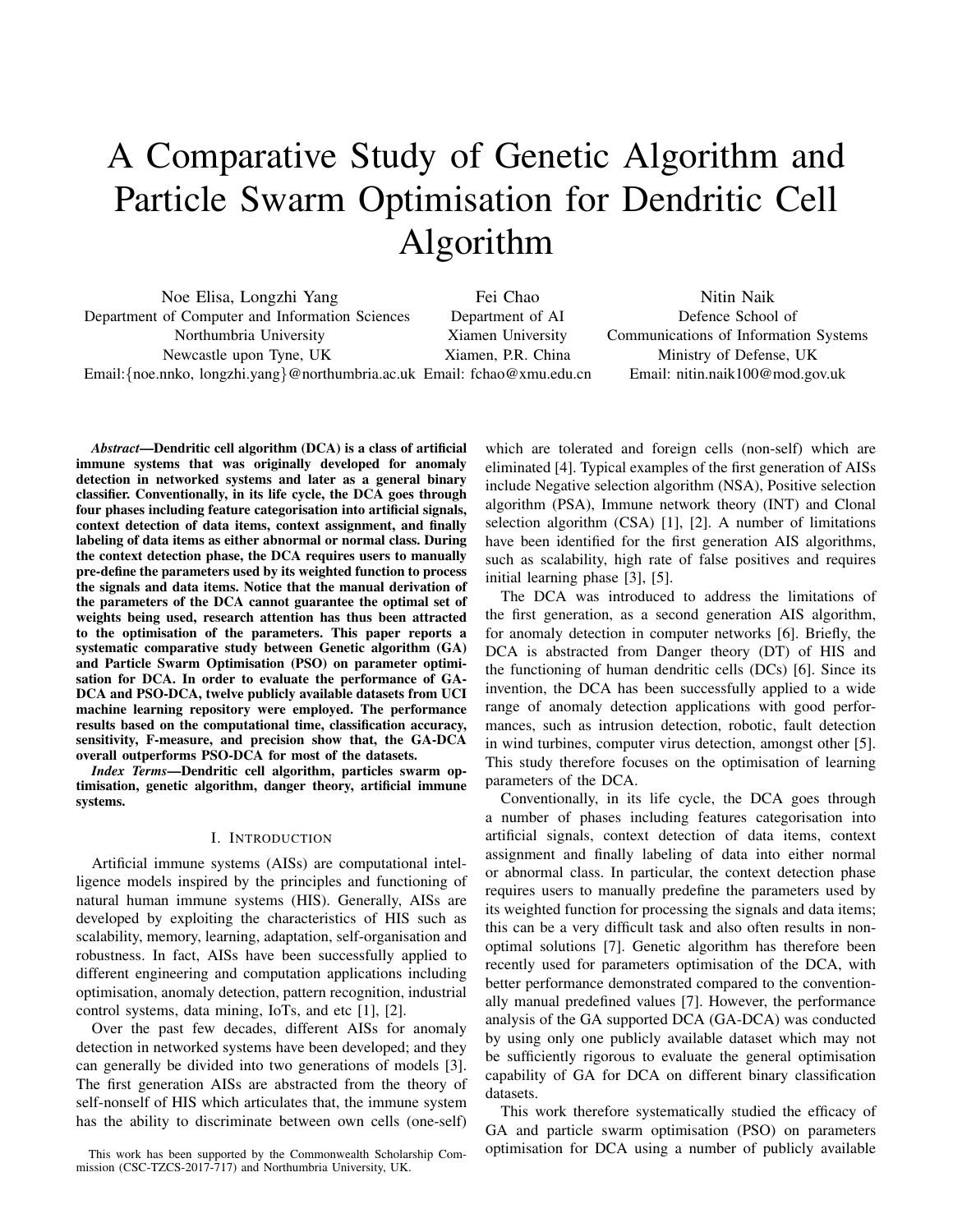binary classification datasets. The selection of GA and PSO in this work were based on their ability to achieve the proper balance between exploitation and exploration of search space simply by setting well relatively fewer number of adjustable parameters as compared to other metaheuristic optimisation methods [8]. Briefly, GA is a population-based metaheuristic search technique used to find the best optimal solutions to optimisation problems by employing the bio-inspired operators such as mutation, crossover, elitism, fitness evaluation and selection [8]; the PSO is another population-based metaheuristic search method that is abstracted by simulating the social behavior of birds flocking or fish schooling [9].

In this study, both GA-DCA and PSO-DCA methods firstly apply feature selection process to the dataset. In contrast to the original DCA which categorises the selected features into three signals [6], this study uses the recent proposed work as reported in [10] which takes all selected features as system inputs as detailed in Section III. Then, the optimal set of parameters associated with the selected features are effectively searched by employing GA or PSO. The performance evaluation and comparisons between GA-DCA and PSO-DCA were conducted by using twelve binary classification datasets available at the UCI machine learning repository [11]. The results based on the computational time, classification accuracy, sensitivity, F-measure and precision demonstrate that, the GA-DCA performs better on optimisation of the DCA for most datasets compared to PSO-DCA. Additionally, GA-DCA was least affected by the size of the dataset as it took relatively less time to converge compared to PSO-DCA.

This paper is structured as follows. Section II provides a literature review on biological underpinnings and the DCA algorithm. Section III details the application of GA and PSO on parameters optimisation of the DCA. Section IV reports the experimentation process and performance comparison of the results. Section V concludes this study and points out the possible future studies.

#### II. BACKGROUND

This section reviews the underpinning danger theory, biological DCs and the DCA algorithm.

#### *A. Danger Theory (DT)*

DT articulates that, HIS relies not only on making a discrimination between self-cells and foreign cells but rather reacting to what might cause damage and things that might not [12]. The recognition of danger is based on the type of antigen detected. Antigen can be foreign molecules that are capable of causing HIS to generate immune response (i.e.; tolerance or elimination). In DT, the following three signals that are emitted from the tissue associated with certain antigens are used by HIS to discriminate between normal and abnormal situations.

• Pathogen-Associated Molecular Pattern (PAMP) - is any signal with a signature of abnormal behaviour which is usually produced by bacteria or viruses. Detection of PAMP is a confidence indicator of abnormality associated with an antigen.

- Danger Signal (DS) is produced by distressed cells within the HIS and as a result it shows a degree of abnormality but with lower confidence than PAMP.
- Safe Signal (SS) is produced by healthy cells or when cells die naturally and thus act as an indicator of normal bahaviour within the HIS.

#### *B. Biological Dendritic Cells (DCs)*

In HIS, the DCs coordinate antigens presentation from the external tissues (e.g. skin and lung) and the adaptive immune system (i.e., blood cells) [12]. DCs produce co-stimulatory molecules (csm) on their cell surface which limit the time they spend sampling antigens in the tissue. Usually, DCs exist in one of the following three states depending on the concentrations of SS, PAMP or DS in HIS.

- 1) Immature DCs (iDCs): are in their pure state in the HIS where they constantly collect antigens until they mature.
- 2) Full Mature DCs (mDCs): iDCs are transformed to mDCs when they are exposed to a greater quantity of either PAMP or DS than SS which causes immune reaction.
- 3) Semi-mature DCs (smDCs): iDCS are transformed to smDCs when they expose to more SS than PAMP and DS which causes immune tolerance.

#### *C. Dendritic Cell Algorithm (DCA)*

The inspiration from the DT and the behaviour of DCs has led to the development of the DCA which is a population based binary classification system. Firstly, feature selection process is applied on the training data to select the most informative features, and many feature selection approaches have been proposed in the literature which can be readily used here, such as [13], [14] This is followed by four phases of the DCA, including signal categorisation, context detection, context assignment and labeling as introduced below.

*1) Signal Categorisation:* The selected features are categorised into either PAMP, SS or DS based on their definitions derived from the biological behavior, with more details available in [5], [6].

There are two common signal categorisation techniques used with the DCA in the literature, including the manual approach by relying on the expert knowledge of the problem domain [6], and the automatic methods such as PCA [15], fuzzy-rough set theory [16], GA shuffle mutation [17] or fuzzy inference systems [18]–[20]. After signal categorisation process, the DCA initialises a population of artificial DCs (often 100) in a sampling pool which are responsible for data items sampling [6]. Then, a pre-defined number of matured DCs (often 10) are selected in each cycle to for information aggregation.

*2) Context Detection:* Each DC in the sampling pool is assigned a migration threshold in order to determine the lifespan when sampling data items are taken from the data source. The migration threshold is determined from the characteristic behaviour of the dataset and the amount of data items the DCs can sample per cycle; this is usually initialised in a Gaussian distribution [15]. In this phase, the selected DCs use a weighted summation function for sampling based on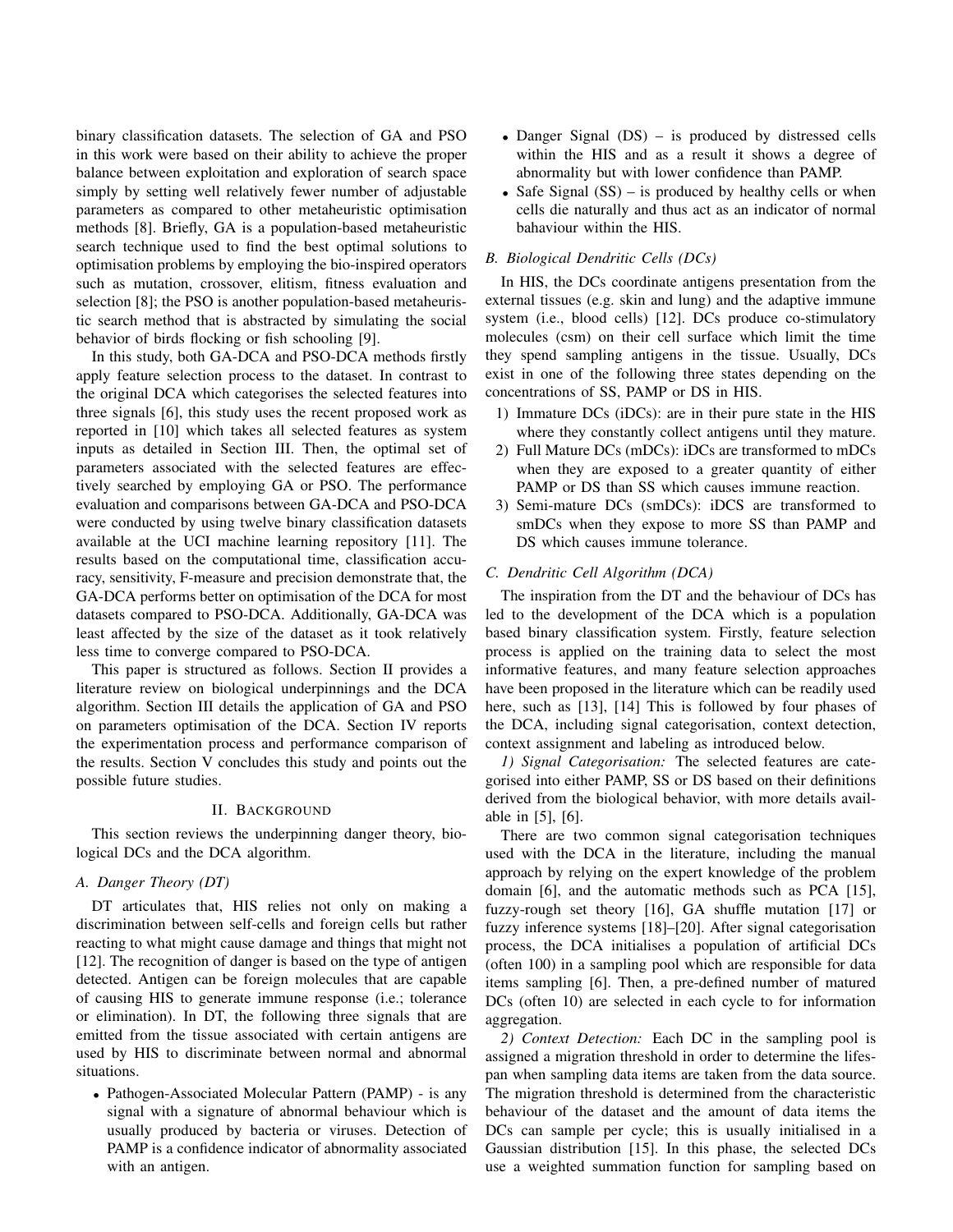three sets of pre-defined weights to process the input signals to obtain three output context values termed as  $csm$ ,  $mDC$ and smDC:

$$
Context[csm, smDC, mDC] = \sum_{d=1}^{m} \frac{\sum_{i,j=1,1}^{3} (c_j * w_i^j)}{\sum_{i,j=1,1}^{3} w_i^j},
$$
\n(1)

where  $c_j$  ( $j = 1, 2, 3$ ), represents the PAMP, DS or SS signal values; and  $w_i^j(i, j = 1, 2, 3)$  represents the weights of csm,  $mDC$  and  $smDC$  context, regarding PAMP, DS and SS. The weights are usually either pre-defined or derived empirically from the dataset.

Note that the DCs sample multiple data items overtime and thus the three output context values for the sampled data items are obtained in an incremental manner. Concurrently, DCs continuously compare the cumulative  $c$ sm values with the assigned migration thresholds to determine its action next. When the  $c$ sm value of a DC exceeds the migration thresholds, it ceases sampling data, migrated to either a  $smDC$  or  $mDC$ , and moves to the context assignment phase; otherwise, it keep sampling new data.

*3) Context Assignment:* In this phase, DCs use their cumulative context values of  $mDC$  and  $smDC$  computed from the detection phase to determine their contexts. If a DC has greater cumulative  $mDC$  than  $smDC$ , it is assigned a binary value of 1, and 0 otherwise. Then, all the data items that this DC has sampled will also be assigned with this value. Finally, during the labeling phase, this information is used to determine the number of anomalous samples presented in the dataset, given that those with a binary value of 1 are potentially anomalous, otherwise very likely normal. Note that, once the DCs have completed their life cycle in DCA, they are reset and returned to the sampling population in order to maintain the population size.

*4) Label Assignment:* The processed data items by DCs are analysed by deriving the Mature Context Antigen Value  $(MCAV)$  per data item. Firstly, the anomaly threshold is computed from the training dataset by taking the ratio of the total number of anomaly class's data samples to the total number of data items present. Then, the MCAV value is determined from the ratio of the number of times a data item is presented in the  $mDC$  (i.e., anomaly) context to the total number of presentation in DCs. If a data item has the MCAV value greater than the anomaly threshold, it is classified into the anomaly class, otherwise classified as normal.

### III. DCA PARAMETERS OPTIMISATION USING GA AND PSO

The DCA system with parameters optimisation is illustrated in Figure 1. Feature selection is firstly employed to select the most informative features from the dataset. In contrast to the original DCA which categorises the selected features into three signals of either PAMP, SS or DS, this study uses the recent proposed approach as reported in [10] which takes all selected features as system inputs as briefed in Section III-A. This amendment is made based on the finding that the direct use of features will not comprise the performance of the DCA system, but improve system efficiency. Of course, this revision makes the determination of the weights very difficult as many more weights are required, but this can be readily solvable with the support of the automatic parameter optimisaion techniques. In particular, the optimal set of parameters associated with the selected features are effectively searched by employing the GA or PSO during context detection phase as detailed in Sections III-B and III-C, respectively. The last two phases of the optimised GA-DCA or PSO-DCA are exactly the same as the original DCA version, and thus this section focuses only on the optimisation of the parameters using GA and PSO during the context detection phase.

#### *A. Context Detection*

A recent study shows the DCA can perform competitively without categorising the features into either PAMP, SS or DS by  $[10]$ . Briefly, suppose that  $u$  features have been selected during the feature selection process, the migration threshold for a  $DC$  is th, and m data instances have been sampled by a DC overtime; its cumulative value of  $csm$ , denoted as  $csm<sub>c</sub>$ , is determined by using a generalised weighted summation function:

$$
csm_c = \sum_{d=1}^{m} \frac{\sum_{j=1}^{u} (x_j * w_{csm}^j)}{\sum_{j=1}^{u} w_{csm}^j},
$$
\n(2)

where  $x_j$  is the normalised value of selected features j,  $w_{csm}^j$ is the weight of attribute  $j$  regarding the  $c$ sm. The weight  $w_{csm}^{j}$  is determined during the training process using GA or PSO in this work as discussed in the next Subsection III-B and III-C.

As soon as the  $csm_c$  value of the DC exceeds its assigned  $th$ , it ceases sampling data items, migrates to the mature DC pool, and then computes the cumulative  $smDC_c$  and  $mDC_c$ :

$$
smDC_c = \sum_{d=1}^{m} \frac{\sum_{j=1}^{u} (x_j * w_{smDC}^j)}{\sum_{j=1}^{u} w_{smDC}^j},
$$
(3)

$$
mDC_c = \sum_{d=1}^{m} \frac{\sum_{j=1}^{u} (x_j * w_{mDC}^j)}{\sum_{j=1}^{u} w_{mDC}^j}.
$$
 (4)

Equations 2, 3, and 4 take very different set of weights, which can be summarised as:

$$
W = \begin{bmatrix} w_{smDC}^1 & w_{smDC}^2 & ...w_{smDC}^j & ...w_{smDC}^u \\ w_{mDC}^1 & w_{mDC}^2 & ...w_{mDC}^j & ...w_{mDC}^u \\ w_{csm}^1 & w_{csm}^2 & ...w_{csm}^j & ...w_{csm}^u \end{bmatrix} .
$$
 (5)

#### *B. Parameters Optimisation Using GA*

GA is a family of computational models inspired by natural evolution which heuristically search for optimal or nearoptimal solutions for optimisation problems [21]. GA has been employed for parameters optimisation in machine learning models, such as neural networks [21], DCA weights generation [7] and rule base optimisation in fuzzy inference systems [22]– [24] with significant performances, in addition to its traditional use such as job shop planning and scheduling [25]. GA starts by randomly initialising a population of individuals (each representing a potential solution) in a pool for a given problem.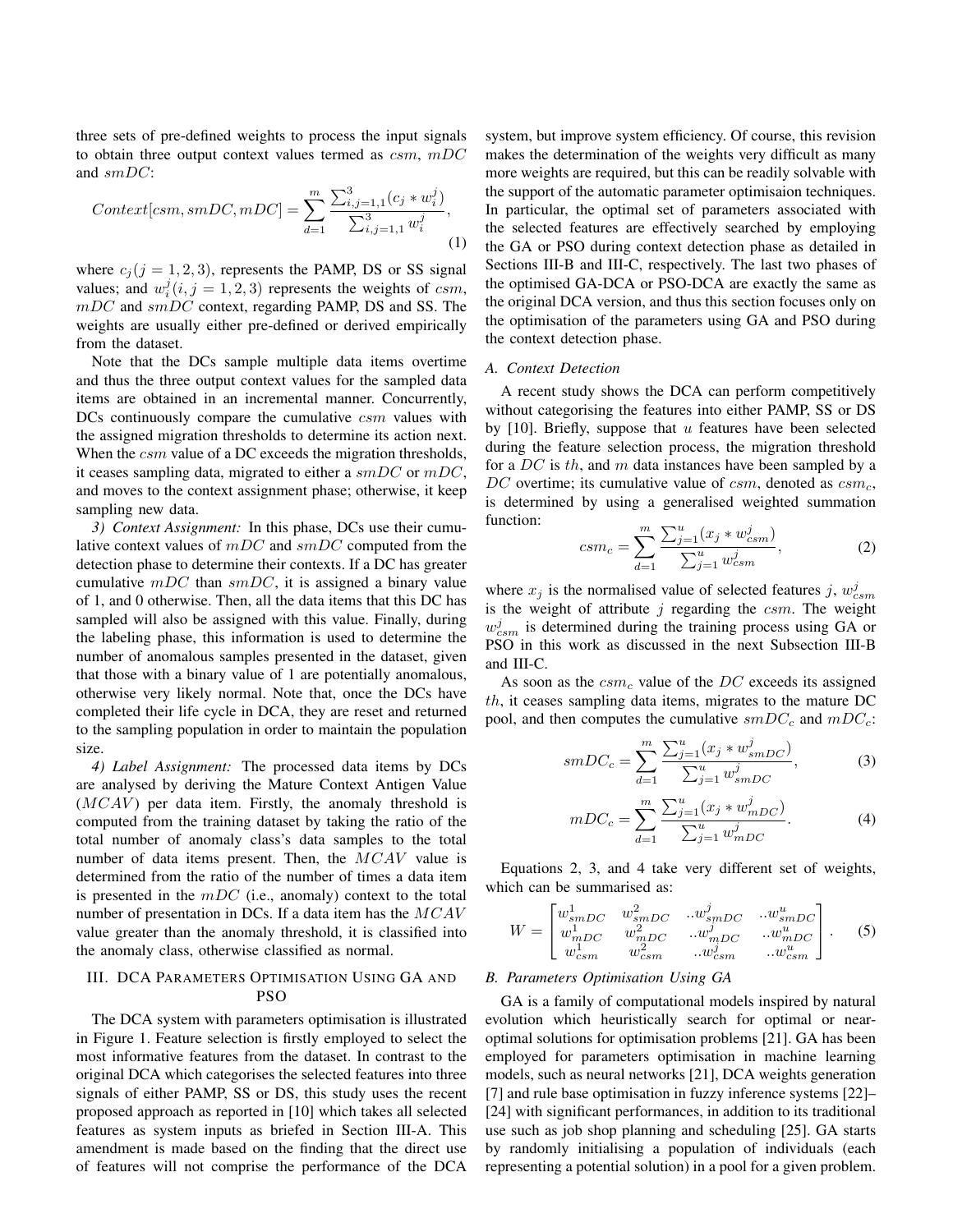

Figure 1: Parameters optimisation of the DCA by using GA/PSO

Then, it uses the techniques inspired by evolutionary biology, such as selection, mutation and crossover to evlove the individuals. Gradually, more effective individuals are evolved over a number of iterations until a specified level of performance or maximum number of iterations is reached.

In this work, the main GA steps to optimise the parameters of the DCA as expressed in Equation 5 are summerised below.

*1) Individual representation:* In this work, an individual (I) within a population is designated as a possible solution that contains all the weights in Equation 5.

*2) Initialisation of individual's parameters:* The population  $\mathbb{P} = \{I_1, I_2, ..., I_N\}$  is randomly initialised from a Gaussian distribution with a mean of 0 and a standard deviation of 5. Here,  $N$  is the size of population which is a problem-specific modifiable parameter, with a value between 10 and 50 being commonly used [22].

*3) Objective function:* In this work, GA used the classification accuracy of the DCA as the objective function to determine the fitness of individuals.

*4) Selection:* The fitness proportionate selection method is adopted in this work for selecting individuals who reproduce. Therefore, the probability of an individual to become a parent is proportional to its fitness.

*5) Reproduction:* The single point crossover and mutation operations were applied to increase the likelihood of obtaining the global optimal solution while reducing the probability of stagnation.

*6) Iteration and termination:* The GA converges when the classification performance of the DCA exceeds the prespecified threshold of the optimum accuracy or the pre-defined maximum number of iterations is reached. Subsequently, when GA terminates, the optimal weights are taken from the fittest individual in the current population. From this, the DCA can perform validation using this set of weights.

#### *C. Parameters Optimisation Using PSO*

PSO is a population based stochastic and metaheuristic optimisation method which is developed by simulating the social behavior of bird flocking (i.e.; birds randomly searching for food in an area) [9]. PSO starts by initialising a population of random particles (i.e., potential solutions) and searches for optimal or near optimal solutions by going through a number of iterations. Each iteration updates the velocity and position of particles. However, unlike GA, PSO does not use crossover and mutation evolution operators, thus, diversification of solutions lies on the velocity of particles, direction of particles and the best regions in the search space. In fact, PSO has been successfully exploited for weights optimisation in artificial neural network, rule base optimisation in fuzzy inference systems, function optimisation, amongst other [26].

In PSO, the possible solutions (i.e.; particles) move through search space by following the best particle in the current iteration. Thus, two best values are used to update the position of particles in every iteration. The first best value is the best fitness value that a particle has achieved so far, called personal best (pbest); and the second one is called the global best value (gbest), which is the best fitness value of the best particle in the current iteration.

After determining the two best values, each particle updates its velocity  $(V_i(t + 1))$  and position  $(X_i(t + 1))$  using:

$$
V_i(t + 1) =
$$
  
\n
$$
\omega V_i(t) + c_1 r_1 [pbest - X_i(t)] + c_2 r_2 [gbest - X_i(t)],
$$
  
\n
$$
X_i(t + 1) = X_i(t) + V_i(t + 1),
$$
\n(7)

where, i is an index of a particle;  $\omega$  is the inertia coefficient;  $c_1$  and  $c_2$  are acceleration coefficients ( $0 \leq c_1, c_2 \leq 2$ );  $r_1$  and  $r_2$  are random values  $(0 \le r_1, r_2 \le 1)$  which are regenerated every time along with velocity updates;  $V_i(t)$  is the velocity of a particle at time t;  $X_i(t)$  is the position (value) of a particle at time t; pbest is the particle's individual best position at time t; gbest is the swarm's best particle in the current iteration at time t.

In this work, the parameters used by the PSO are detailed below:

*1) Particle representation:* In this work, a particle (P) within a swarm is a designated solution that comprises of all the parameters of Equations 2, 3 and 4 in the DCA, as summarised in Equation 5.

*2) Initialisation of particle's parameters:* The swarm S =  $\{P_1, P_2, ..., P_M\}$  is initialised with random numbers from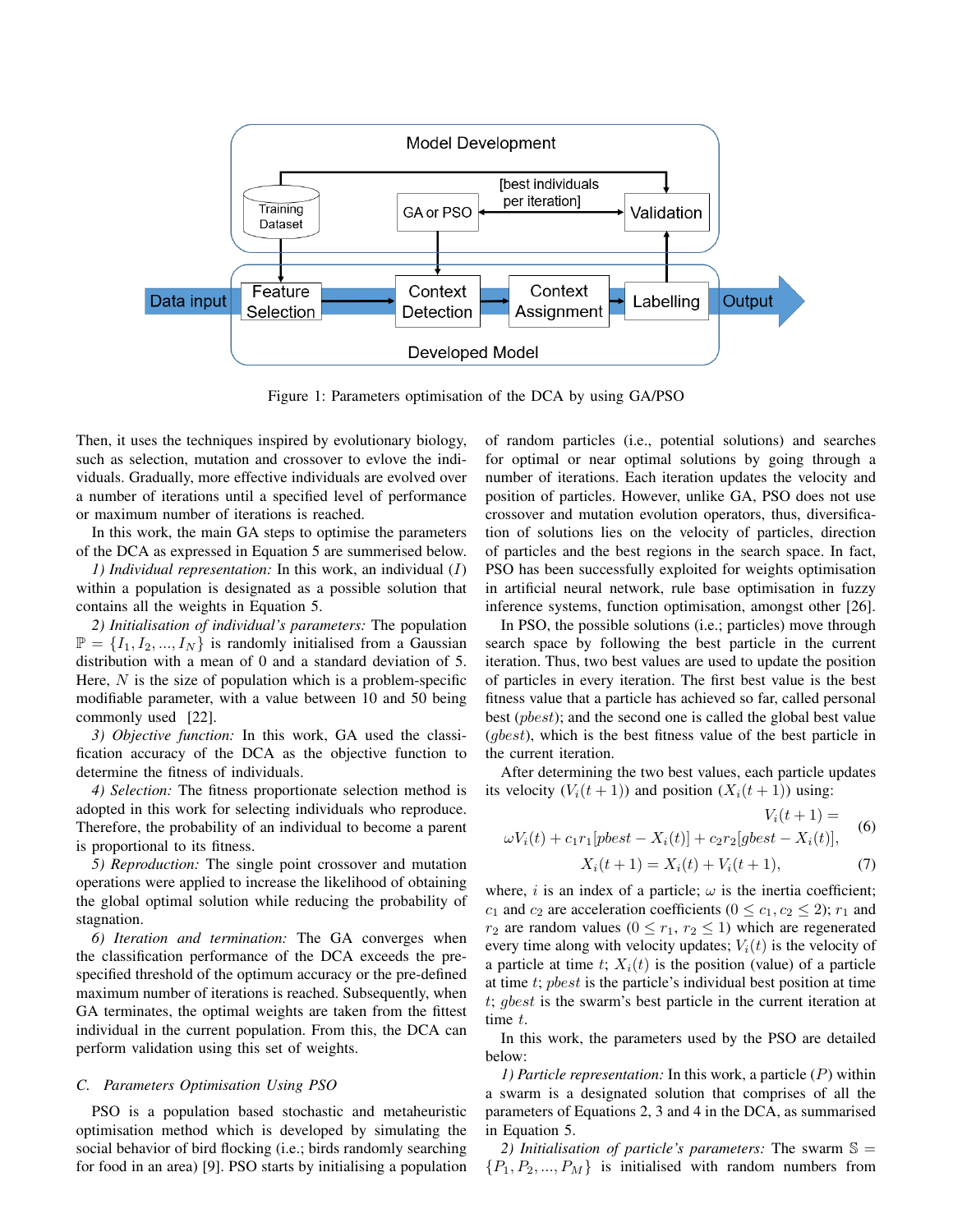a Gaussian distribution with a mean of 0 and a standard deviation of 5. Here,  $M$  is the total number of particles in the swarm which is adjustable depending on a specific application, with a value between 10 and 30 being widely used [8]. Note that, the greater the initialised number of particles are used in the swarm, the more diverse the solutions are, as it allows bigger regions of the search space to be visited per iteration.

*3) Objective function:* In PSO, each particle computes its fitness value by using the objective function to be optimised. In this work, the objective function of each particle is the classification accuracy led by the DCA.

*4) Acceleration coefficients:* The acceleration coefficients  $c_1$  and  $c_2$ , and the random values  $r_1$  and  $r_2$ , regulate the interaction among particles and the best particle in the swarm, as well as stochastic influence on the overall velocity of a particle. The parameter  $c_1$  is the cognitive component which represents how much confidence a particle has in itself and hence influencing it to return to its individual best values in the search space; whereas,  $c_2$  is the social component which represents the confidence a particle has in its peers and thus influences the particle movement towards the best values the swarm has covered so far. Low values for  $c_1$  and  $c_2$  allow the particles to explore the search space far from the best regions before being pulled back towards the best solutions [9].

Parameters  $r_1$  and  $r_2$  are random coefficients which are updated every time when the velocity is updated. Additionally, in PSO, it is common to define an upper and lower bounds for the velocity parameters for limiting the particles from 'flying' out of solution space [9].

*5) Inertia component:* The inertia component  $(\omega)$  helps to maintain the steady movement of particles in the same direction. Lower value of  $\omega$  speeds up convergence while higher value encourages exploration of the search space. The value of inertia is usually set between 0.8 and 1.2 [9].

*6) Neighborhood size:* The neighborhood size sets the degree of interaction between the particles interaction within the swarm. If the neighborhood size is smaller, the particles interact less between each other, and vice versa. A large neighborhood size enables faster convergence but it is more susceptible to local optimal solutions. In contrast, a small neighborhood size usually leads to slower convergence but it has more reliable convergence towards a globally optimised solutions. In this work, in order to benefit the advantages of both large and small neighborhood sizes, the PSO algorithm starts the search operation with a small neighborhood size and then gradually increases the neighborhood size for later iterations.

*7) Iteration and termination:* Just like GA, PSO terminates when the classification performance of the DCA exceeds the pre-specified threshold of the maximum optimum accuracy or the pre-defined maximum number of iterations is attained. Subsequently, when the PSO terminates, the optimal parameters are taken from the best particle in the current swarm. From this, the DCA performs validation using the optimal set of weights.

## IV. EXPERIMENTAL VALIDATION AND COMPARATIVE **STUDY**

This section describes the setup of experiments, processes, and results analysis. All experiments were implemented in Java under NetBeans IDE 8.2. Then, the performance comparison were performed by using an HP workstation with Intel<sup>®</sup> XeonTM E5-16030 v4 CPU @3.70 GHz and 32GB RAM. Each experiment was repeated ten times to ensure that the recorded result is the optimal or near optimal.

#### *A. Benchmark Datasets*

The datasets used to evaluate the performances of GA-DCA and PSO-DCA were adopted from the UCI machine learning repository [11]. Table I presents the properties of these datasets. Note that, where the testing set is not provided, ten-fold cross-validation was used.

Table I: Benchmark Datasets

| Dataset                                 | #Samples | #Features |
|-----------------------------------------|----------|-----------|
| Mammographic Mass (MM)                  | 961      | 6         |
| Pima Indians Diabetes (PID)             | 768      | 8         |
| Blood Transfusion Service Center (BTSC) | 748      | 5         |
| Wisconsin Breast Cancer (WBC)           | 699      | 9         |
| Ionosphere (IONO)                       | 351      | 34        |
| Liver Disorders (LD)                    | 345      | 7         |
| Haberman's Survival (HS)                | 306      | 4         |
| Statlog (Heart) (STAT)                  | 270      | 13        |
| Sonor (SN)                              | 208      | 61        |
| Spambase (SB)                           | 4601     | 58        |

In addition to this, as DCA was invested for network security, two larger and more complex benchmarked datasets in the field of network intrusion detection were used to compare the performances of GA-DCA and PSO-DCA:

- KDD99 Dataset: an intrusion detection dataset, 41 features, 494,021 records of training set (i.e.; 97,278 normal and 396,743 anomalous), and 311,029 records in the testing set (i.e.; 60,593 normal and 250,436 anomalous) [27].
- UNSW NB15 Dataset: an intrusion detection dataset, 49 attributes, 175,341 records of training set (i.e.; 56,000 normal and 119,341 anomalous), and 82,332 records in the testing set (37,000 normal and 45,332 anomalous) [28].

*1) Dataset Pre-processing:* The information gain method was exploited in this work to select the most informative features from each dataset [29]. Then, each selected feature was normalised by applying the simple min-max normalisation.

*2) DCs Sampling:* In each DCA cycle, 10 matured DCs were used to process the data items. The migration thresholds of DCs were initialised in a Gaussian distribution with a mean of 5.0 and standard deviation of 1.0. The anomaly threshold of each dataset was computed by taking the ratio of the total number of anomaly samples to the total number of samples presented in the dataset.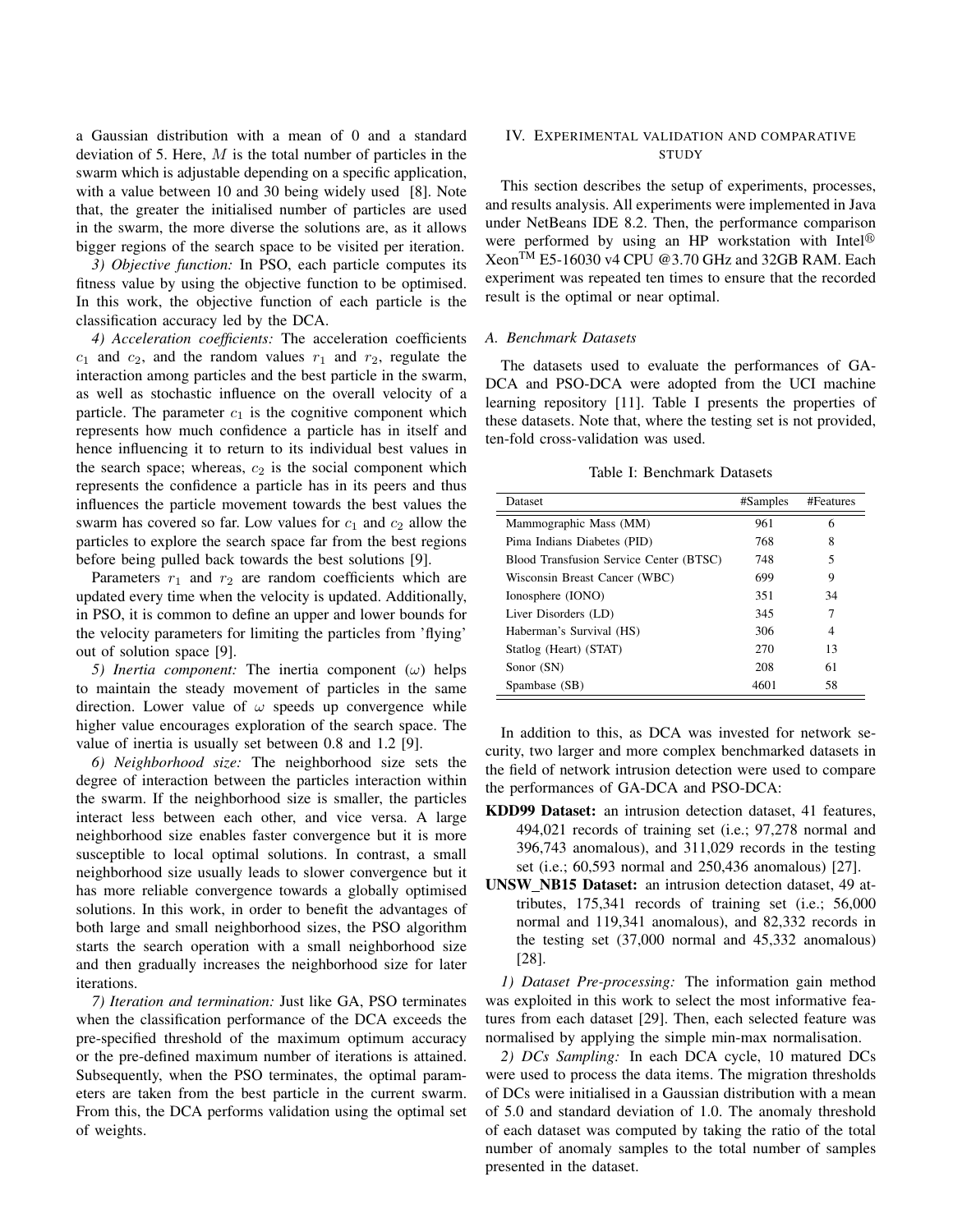*3) Parameters of GA and PSO:* In this study, the parameter values used for the GA were; mutation rate of 0.1, crossover rate of 0.95, 100 number of iterations, and 20 individuals in a population.

The parameter values and coefficients used for the PSO include 100 number of iterations, 20 individuals in a swarm,  $c_1$  $= c_2 = 2.0, 0 \le r_1, r_2 \le 1$ , initial velocity  $V_0 = 0$ , maximum velocity  $V_{max} = 10$  and  $\omega = 0.95$ . The selection of these parameters values was made based on their commonality in many studies [9].

*4) Measurement metrics:* The performances of GA-DCA and PSO-DCA were firstly compared via accuracy, sensitivity and specificity. Generally, higher sensitivity means higher percentage of the true positive generated by the DCA. Likewise, parameters with higher specificity usually lead to more true negative results from the DCA. Accuracy, Sensitivity and specificity are defined as follows:

$$
Accuracy = \frac{TP + TN}{TP + TN + FP + FN}
$$
  
\n
$$
Sensitivity = \frac{TP}{TP + FN}
$$
  
\n
$$
Specificity = \frac{TN}{TN + FP},
$$
  
\n(8)

where TP, FP, TN, and FN refer to true positive, false positive, true negative and false negative, respectively.

The performances of GA-DCA and PSO-DCA were also evaluated using precision, recall and F-measure to further investigate the quality of the generated optimal set of parameters, especially for imbalance datasets. Note that, high accuracy usually indicates that the generated set of optimal weights by GA or PSO are better only when the dataset has similar numbers of samples for all classes and all classes are of the same level of importance. F-measure is more effective than accuracy for performance evaluation when a dataset is imbalanced. The precision, recall and F-measure are computed as follows:

$$
Precision = \frac{TP}{TP + FP}
$$
  
Recall = 
$$
\frac{TP}{TP + FN}
$$
  
F - measure = 
$$
\frac{2 * Recall * Precision}{Recall + Precision}
$$
. (9)

### *B. Results and Discussion*

This section presents the experimental results and discusses the performances of GA-DCA and PSO-DCA.

*1) Performance on Accuracy, Sensitivity and Specificity:*

The classification accuracy, sensitivity and specificity for both GA-DCA and PSO-DCA are summarised in Table II, with the best performances highlighted in bold. Note that, the comparisons between the pre-defined weights [6] and GA-DCA optimised were performed in the previous work of [7], [10], [17].

It is clear from Table II that, GA-DCA produced higher overall classification accuracy on eight out of the ten utilsied benchmark datasets while PSO-DCA performed better only on two datasets. Likewise, GA-DCA led overall higher sensitivity performances on seven datasets, better than PSO-DCA which performed better only on three datasets. The highest and lowest sensitivity produced by the GA-DCA are 99.18% on the Heart Statlog datset (STAT), and 95.18% on the Blood Transfusion dataset (BTSC), respectively, while the PSO-DCA produced highest and lowest sensitivity of 100.0% on Blood Transfusion Service Centre (BTSC) and 84.37% on Liver Disorders (LD), respectively. Although the performances of PSO-DCA regarding specificity for majority of the datasets are comparable to those of the GA-PSO, GA-DCA outperformed the PSO-DCA on four datasets and produced similar or no significantly different performances on the rest of the datasets. Therefore, the GA-DCA is more preferable in terms of classification accuracy, sensitivity and specificity when compared to PSO-DCA. Furthermore, it is clear that GA is applicable for optimising the parameters of the DCA with effective classification performances.

Both GA-DCA and PSO-DCA methods are applicable to datasets with larger number of samples with good classification performances. PSO-DCA produced a superior performance on UNSW NB15 dataset while GA-DCA outperformed the PSO-DCA on the KDD99 dataset based on the three metrics. As an example, the validation process of the testing accuracy for the Liver Disorders (LD) dataset over 100 iterations under GA-DCA and PSO-DCA is illustrated in Figure 2. Notice that, up to iteration 58, both GA-DCA and PSO-DCA had reached the similar accuracy of about 92.0%; however, GA-DCA subsequently managed to jump to an approximate high accuracy of 98.55% from about iteration 80, whilst PSO-DCA stagnated and converged with the optimal accuracy of 92.31%.



Figure 2: LD dataset validation over 100 iterations

*2) Performance on F-measure, precision and recall:* The performances on F-measure, precision and recall for GA-DCA and PSO-DCA for all datasets are summarised in Table III with the best performances shown in bold font.

Once more, it can be observed that GA-DCA outperformed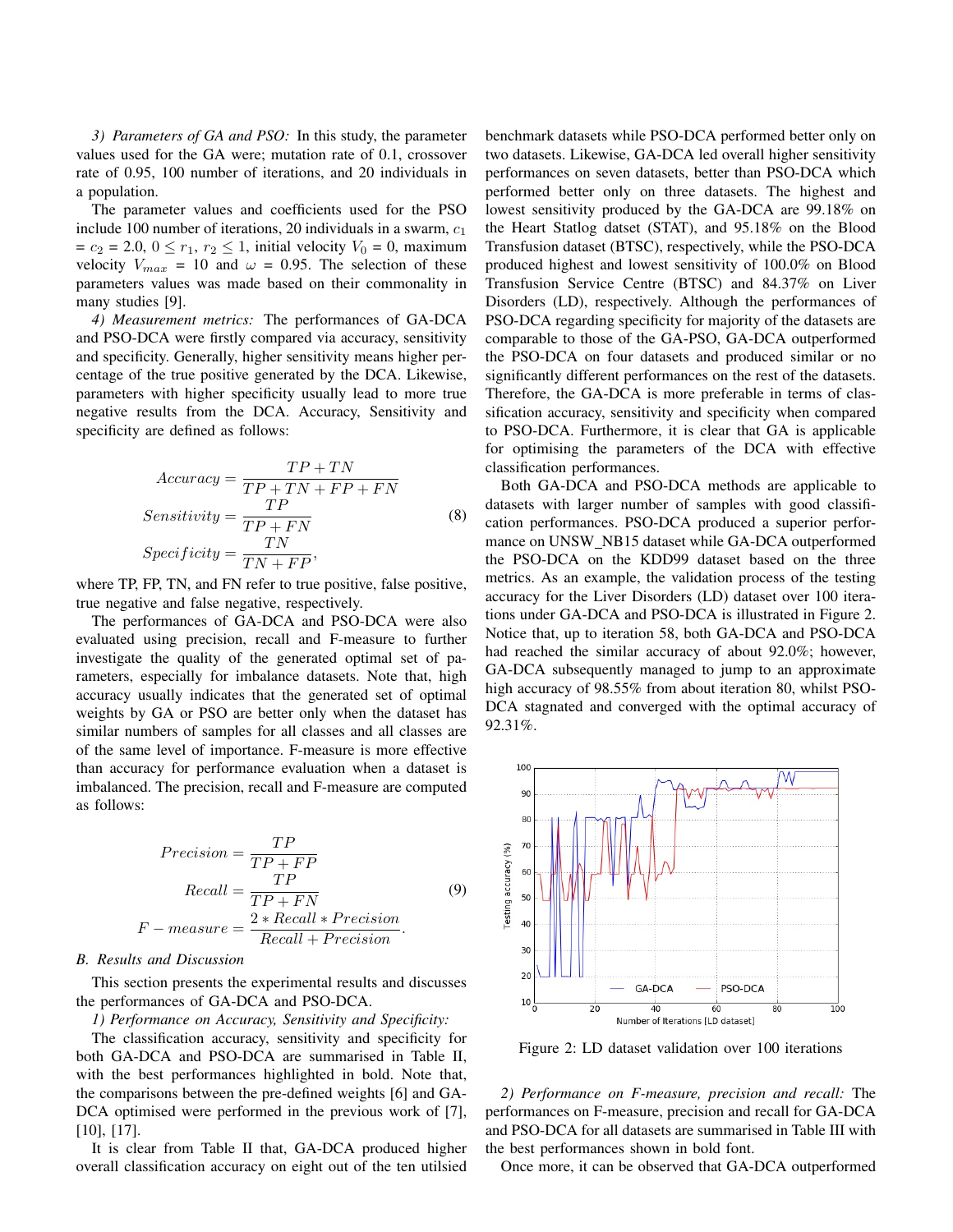| Dataset     | GA-DCA $(\%)$ |             |             | PSO-DCA (%) |             |             |
|-------------|---------------|-------------|-------------|-------------|-------------|-------------|
|             | Accuracy      | Sensitivity | Specificity | Accuracy    | Sensitivity | Specificity |
| MМ          | 97.09         | 97.04       | 94.57       | 95.11       | 95.11       | 92.05       |
| <b>PID</b>  | 98.05         | 97.66       | 98.0        | 91.54       | 90.13       | 88.4        |
| <b>BTSC</b> | 97.46         | 95.18       | 96.67       | 99.73       | 100.0       | 99.65       |
| WBC         | 96.83         | 96.31       | 97.40       | 96.35       | 96.67       | 92.21       |
| <b>IONO</b> | 98.02         | 98.91       | 100.0       | 97.44       | 97.65       | 99.11       |
| LD          | 98.55         | 97.56       | 100.0       | 92.31       | 95.45       | 100.0       |
| HS          | 96.41         | 97.67       | 100.0       | 95.10       | 84.37       | 100.0       |
| <b>STAT</b> | 99.26         | 99.18       | 100.0       | 98.15       | 98.0        | 100.0       |
| <b>SN</b>   | 97.12         | 97.44       | 93.81       | 96.15       | 96.19       | 100.0       |
| <b>SB</b>   | 97.17         | 96.65       | 95.34       | 99.89       | 99.91       | 100.0       |
| KDD99       | 95.33         | 93.18       | 98.30       | 96.65       | 94.40       | 98.80       |
| UNSW NB15   | 92.56         | 90.48       | 94.30       | 89.34       | 88.0        | 94.50       |

Table II: Accuracy, Sensitivity and Specificity

Table III: F-measure, Precision and Recall

| <b>Dataset</b> | GA-DCA $(\%)$ |           |        | PSO-DCA $(\%)$ |           |        |
|----------------|---------------|-----------|--------|----------------|-----------|--------|
|                | F-measure     | Precision | Recall | F-measure      | Precision | Recall |
| MМ             | 97.16         | 97.29     | 97.04  | 95.23          | 95.35     | 95.11  |
| PID            | 97.86         | 98.07     | 97.66  | 91.49          | 92.89     | 90.13  |
| <b>BTSC</b>    | 96.73         | 98.33     | 95.18  | 99.44          | 98.88     | 100.0  |
| <b>WBC</b>     | 96.63         | 96.95     | 96.31  | 96.07          | 95.48     | 96.67  |
| <b>IONO</b>    | 98.46         | 98.02     | 98.91  | 97.21          | 96.78     | 97.65  |
| LD             | 98.77         | 100.0     | 97.56  | 88.98          | 83.33     | 95.45  |
| HS             | 95.39         | 93.21     | 97.67  | 91.53          | 100.0     | 84.37  |
| <b>STAT</b>    | 99.25         | 99.33     | 99.18  | 98.16          | 98.33     | 98.0   |
| <b>SN</b>      | 97.17         | 96.91     | 97.44  | 96.29          | 96.40     | 96.19  |
| <b>SB</b>      | 97.16         | 97.67     | 96.65  | 99.88          | 99.86     | 99.91  |
| KDD99          | 96.89         | 97.82     | 95.56  | 97.25          | 98.78     | 94.18  |
| UNSW NB15      | 93.96         | 99.13     | 89.21  | 91.64          | 96.30     | 90.15  |

PSO-DCA based on the F-measure on eight out of ten utilised datasets except for two datasets namely BTSC and Spambase. The highest and lowest F-measure led by the GA-DCA are 99.26% on the Heart Statlog dataset (STAT), and 95.39% on the Haberman's Survival dataset (HS) respectively; the highest and lowest F-measure led by the PSO-DCA are 99.88% on BTSC, and 88.98% on Liver Disorders (LD), respectively. Similarly, the performances of the GA-DCA on precision and recall for seven datasets were better than that of the PSO-DCA. Therefore, from these results on F-measure, precision and recall, the GA-DCA is notably a better choice than PSO-DCA for parameters optimisation of the DCA when applied to binary classification datasets which are significantly imbalanced. Whilst the PSO-DCA has produced better performance than GA-DCA on UNSW\_NB15 dataset, GA-DCA outperformed the PSO-DCA on the KDD99 dataset.

*3) Performance on computational time:* The training time consumed by GA and PSO to generate the optimal set of parameters of the DCA is shown in Figure 3. For fair comparison, both approaches were allowed to run over 100 number of iterations, with 20 individuals/particles per iteration. Clearly, it can be noticed that GA converged faster than PSO-DCA for all datasets. This further signifies that the GA is more effective for parameters optimisation for the DCA. The higher time consumption observed on PSO can be explained by the fact that, it has to evaluate all particles in every iteration and move them towards the best regions in the search space and there are many particles, but GA only needs to select two parents for reproduction in each iteration. Additionally, the size of the dataset has a significant impact on the computational performances of both GA-DCA and PSO-DCA, although, GA-DCA is generally less affected.

#### V. CONCLUSION

This study compared the performances of GA and PSO on parameters optimisation for the DCA in order to discover an efficient method to support DCA during its context detection phase. GA-DCA and PSO-DCA methods were evaluated using twelve publicly available binary classification datasets in the UCI machine learning repository. The performance results based on accuracy, sensitivity, F-measure and precision indicate that, DCA parameters optimisation by using GA produced better results compared to PSO. The PSO is more affected by stagnation and converge to local optimal solution compared to